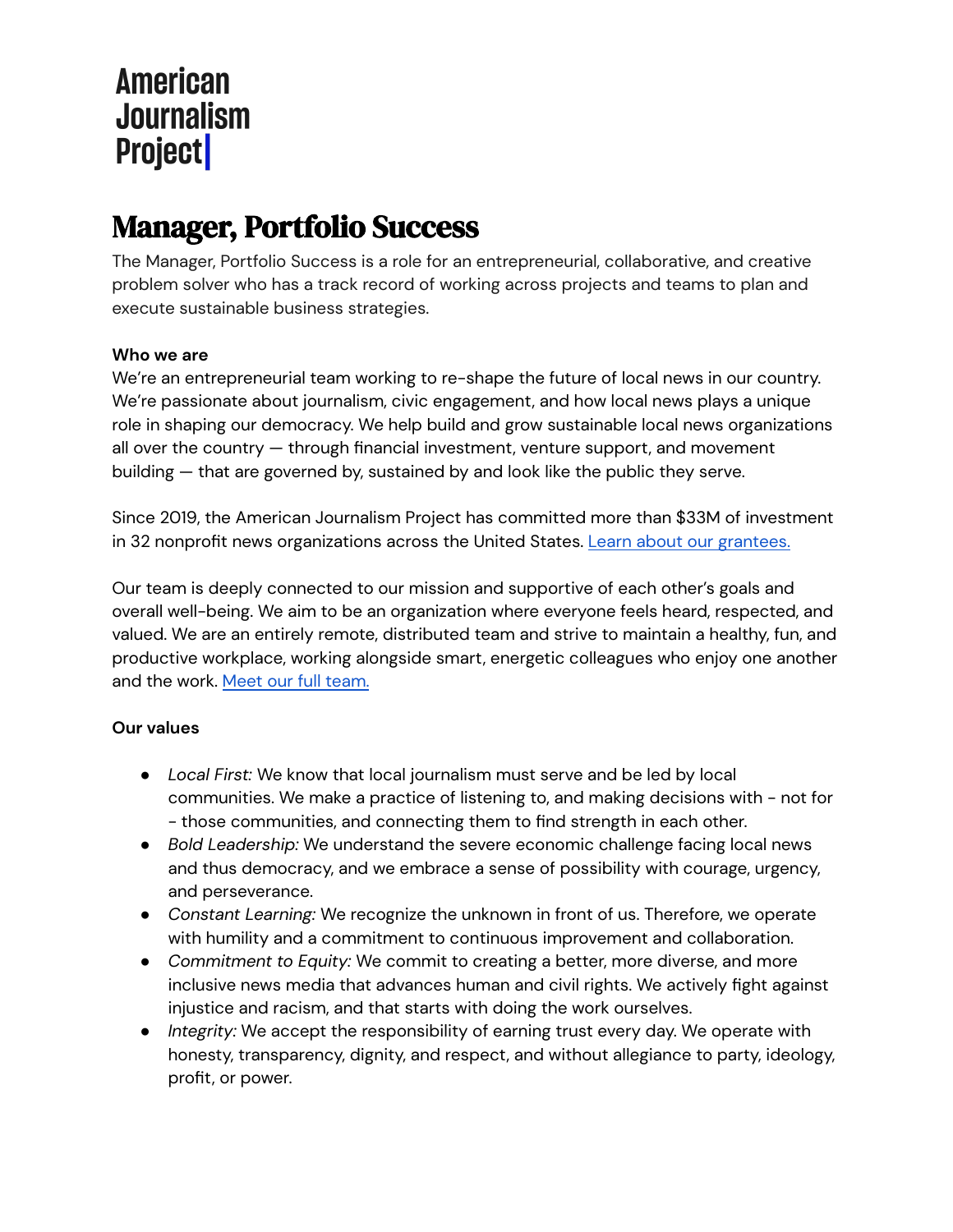#### **Your team**

The Portfolio Success team ensures the return on our investment, augmenting our grantmaking to news organizations with intensive support, capacity building and access to a thriving learning community. Each grantee is assigned a Success Partner who serves as a coach and works closely with grantees throughout the grant period to help them realize their growth plans. Our team also oversees ongoing learning from and assessment of our grantee portfolio to both inform the American Journalism Project's grantmaking and support strategies and to share our learnings with the journalism and philanthropic fields.

The Manager, Portfolio Success will report to a Vice President, Portfolio Success, and is expected to support the overall Portfolio Success team. They will also draw on support from and collaborate with teams and team members across our organization.

## **Compensation & benefits**

Our compensation and **[benefits](https://www.theajp.org/about/work-with-us/benefits/)** are competitive in the nonprofit and philanthropic sector, and we are committed to supporting our team with what they need to show up every day ready to bolster the local press our democracy deserves. The base salary for this position is \$100,000, with the potential to increase by up to 10%, depending on a candidate's years of education and/or experience above the expected level for this role.

#### **Your impact**

Your role will be instrumental in our efforts to grow and scale some of the most innovative and exciting local news projects in the country. The combination of significant financial investments, intensive coaching and sustained capacity building that we provide to our grantees consistently leads to durable growth and expansion of newsrooms that will ensure that communities across the country have access to vital, trustworthy and representative information. In this position, you will help us create and support a new generation of sustainable, equitable social enterprises that defend our democracy, hold power to account, and strengthen our communities.

## **The position**

We provide deep support to the nonprofit news organizations we invest in, customized to fit the needs of each grantee according to its growth stage and unique set of opportunities and challenges. For newer organizations that are just starting up, our support includes organizational establishment and governance design, recruiting key leadership roles, organizational visioning and strategic planning, and fundraising and coalition building. For organizations that are already established, our support tends to be focused on efforts to plan and scale for growth and sustainability, which can involve leadership and board reorganization, significant expansion of business teams, exploration and launch of new products and revenue streams, and expansion to new markets.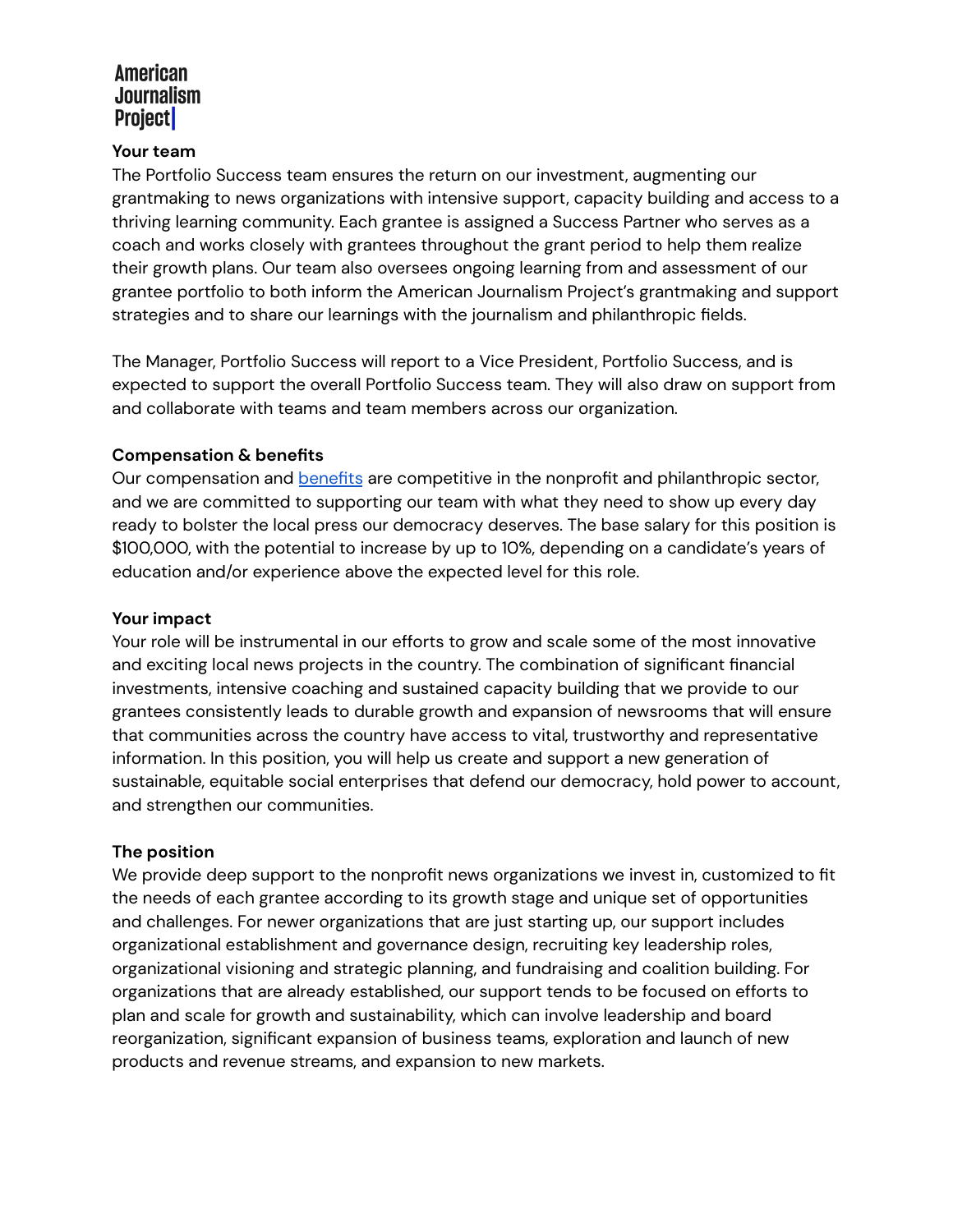No matter the growth stage, we partner closely with our grantees to deeply understand their opportunities and challenges, propose strategies and solutions to help them grow and realize their dreams, and help them "plan to execution." Our goal is that organizations flourish, become more resilient, and are thriving at the end of the grant period.

In this role, you will support our Success Partners in coaching grantees to grow, scale and expand their organizations. You will be assigned to support projects where there is a particular need for extra strategic support to get a new idea off the ground or move a grantee forward to a key milestone. You will be responsible for managing the design and execution of solutions to complex, multi-pronged challenges that news organizations are facing. Over time, you will deepen your knowledge and be involved in generating creative solutions that can then be shared across the portfolio. As you develop tools and processes to support our grantee's work, you will be contributing significantly to our growing resource library.

Key elements of the role include:

- Working alongside Success Partners to assist grantees in building strong financial management skills and operational practices.
- Designing and conducting market research (both original data collection and analysis of existing information) to help grantees more deeply understand community information needs and the media and information environments in which they are operating. This may include mapping existing information landscapes and providing coherent analysis of the current role and future trajectory of information ecosystem players.
- Packaging research findings and analysis for our grantees to use as they make the strongest possible case for support to build and grow their organizations.
- Utilizing research findings and identifying unique opportunities in grantees' markets to develop creative solutions and product concepts that expand grantee organizations' reach and impact.
- Conducting research to help grantees grow their donor and funder pipeline and explore new revenue streams.
- Creating financial models, staffing scenarios and revenue analysis for future growth and expansion plans.
- Vetting opportunities for potential mergers, acquisitions and/or expansion to new markets.
- When relevant, supporting recruitment for key American Journalism Project-funded roles (e.g. helping to draft job descriptions, etc.).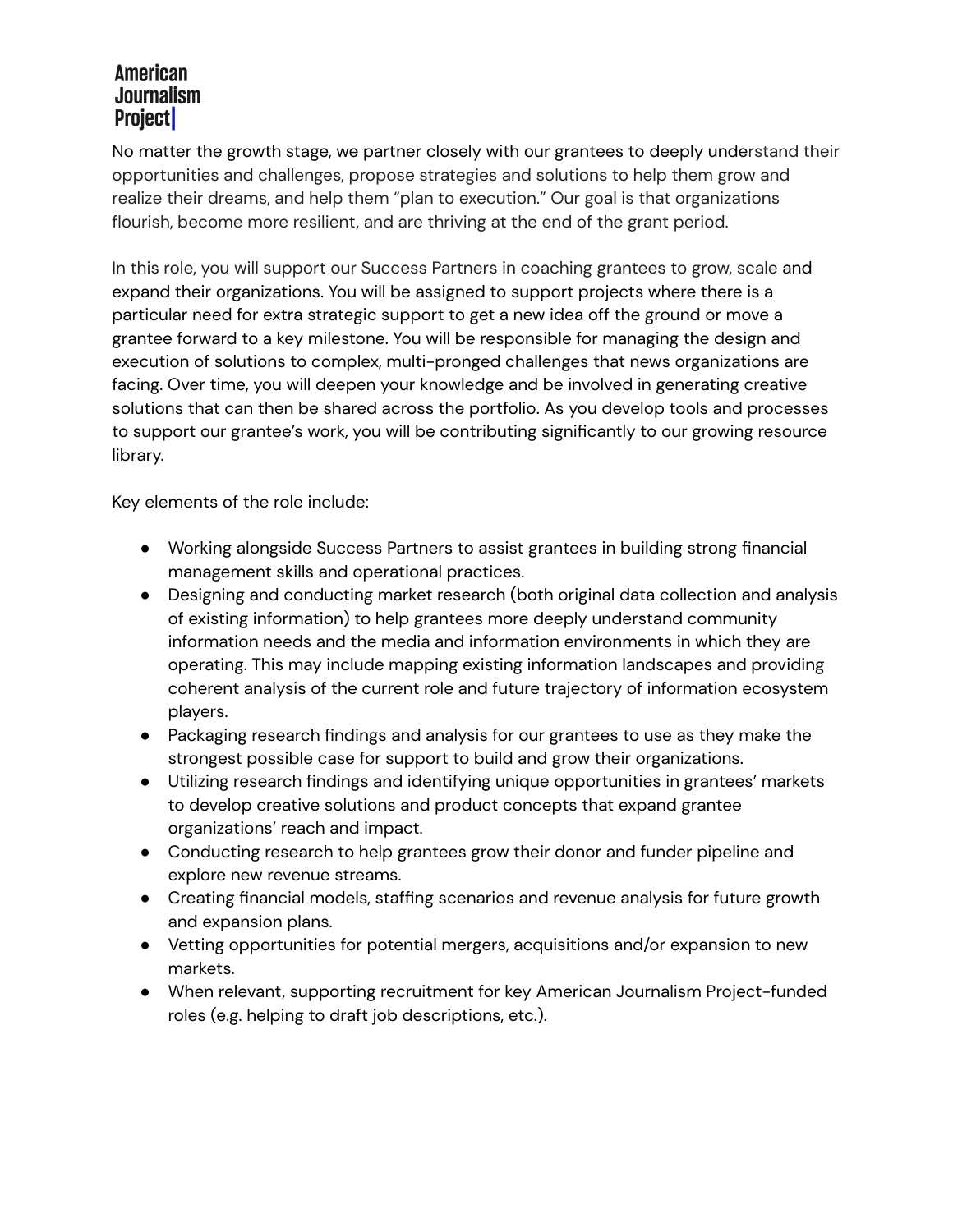### **Who you are**

This role is a fit if you are…

- **A systems-thinker:** You are a research and analytics-driven strategist with a high capacity for understanding and interpreting nuance.
- **● A change-manager:** You're not only comfortable with change, you embrace it and are not easily discouraged. You're an effective communicator that can inspire and persuade others to consider new ideas and perspectives. You are highly empathetic and can see perspectives and situations from multiple perspectives, while working towards agreed upon goals
- **● Strategic and operational executor:** You know how to get things done in an efficient manner and have an excellent ability to manage to execution with timeliness and a strategic eye ahead for anticipated blockers and risks
- **Collaborative and agile:** You have a consultative and service-oriented mindset. You know how to quickly jump into different scenarios and projects, to adapt your workstyle to the individual people involved in each project and to approach that work with empathy at the core.
- **Entrepreneurial:** You thrive in a fast-paced, dynamic environment that requires you to be nimble, adapt to change, and think outside of the box.
- **Bold and mission-oriented:** You are deeply concerned about the future of journalism but boldly optimistic that we can reimagine our country's local news infrastructure. You work with urgency to get us there faster.
- **● Committed to equity**: You've worked (either professionally or through volunteer experiences, board service, etc.) with diverse teams and in environments committed to equity. You bring experience working across lines of difference and a fluency that has been shaped by those experiences.
- **Fun and supportive:** We work hard as a team and take our mission seriously, but also believe it's important to have fun and find joy in the work we do together.

What background and skills do you have? (We know not all strong candidates will have all the skills we list. That's OK. What else do you bring to the table? Please tell us!):

- Passion for journalism and belief in its critical role in informing communities and strengthening democracy
- Experience, such as management consulting, in a strategy-meets-operations role involving strategic business planning and market research and analysis
- Expertise with collecting and making sense of complex data to tell a story
- Financial modeling expertise and strong business acumen
- Exceptional writing, research, and interviewing skills
- Entrepreneurial-minded, a proactive self-starter who understands business challenges and solutions